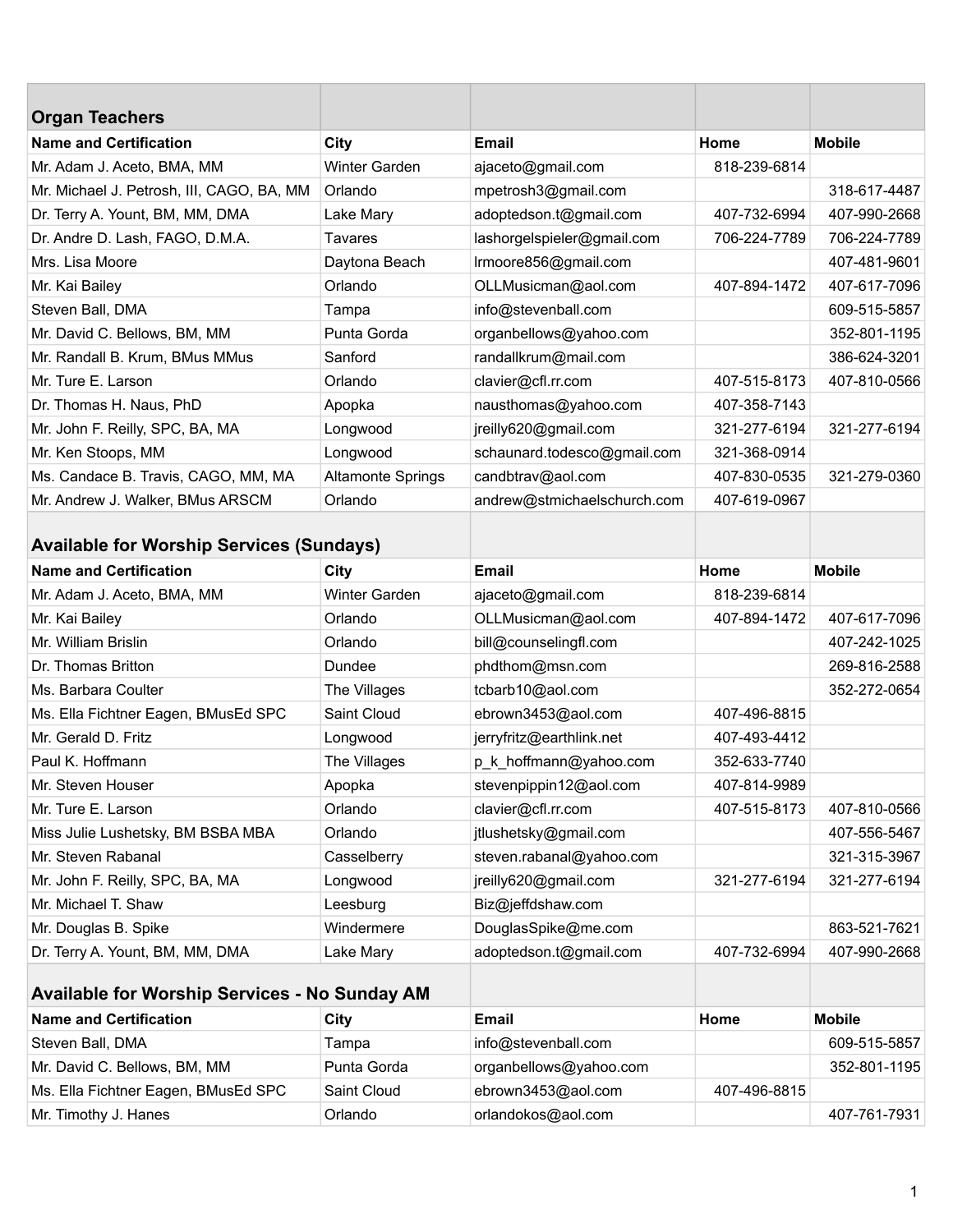| Mr. Steven Houser                         | Apopka                   | stevenpippin12@aol.com          | 407-814-9989 |               |
|-------------------------------------------|--------------------------|---------------------------------|--------------|---------------|
| Mr. Bob Johnson, MMus                     | Orlando                  | tibiaclausa@earthlink.net       | 407-851-7377 |               |
| Mr. Bob Joyner, B.A. Music E              | Longwood                 | pipeduster512@gmail.com         |              | 407-452-8070  |
| Mr. Rex King                              | <b>Champions Gate</b>    | philipkingpiano@gmail.com       |              | 319-621-8221  |
| Mr. Paul Kusler                           | Morristown               | paulkusler@gmail.com            |              | 201-776-0774  |
| Dr. Andre D. Lash, FAGO, D.M.A.           | <b>Tavares</b>           | lashorgelspieler@gmail.com      | 706-224-7789 | 706-224-7789  |
| Miss Julie Lushetsky, BM BSBA MBA         | Orlando                  | jtlushetsky@gmail.com           |              | 407-556-5467  |
| Dr. Carl MaultsBy, DFA                    | Orlando                  | drcarlmaultsby@carlmaultsby.net | 212-368-7117 |               |
| Mr. Jeremy Rush                           | Orlando                  | handbellking@gmail.com          |              | 407-494-2799  |
| Mr. Nicholas M. Schefstad                 | <b>Altamonte Springs</b> | nicholasschefstad@gmail.com     | 407-834-4196 | 407-773-3253  |
| Mr. Andrew J. Walker, BMus ARSCM          | Orlando                  | andrew@stmichaelschurch.com     | 407-619-0967 |               |
| <b>Available for Funerals</b>             |                          |                                 |              |               |
| <b>Name and Certification</b>             | City                     | <b>Email</b>                    | Home         | <b>Mobile</b> |
| Mr. Adam J. Aceto, BMA, MM                | <b>Winter Garden</b>     | ajaceto@gmail.com               | 818-239-6814 |               |
| Mr. Kai Bailey                            | Orlando                  | OLLMusicman@aol.com             | 407-894-1472 | 407-617-7096  |
| Steven Ball, DMA                          | Tampa                    | info@stevenball.com             |              | 609-515-5857  |
| Mr. David C. Bellows, BM, MM              | Punta Gorda              | organbellows@yahoo.com          |              | 352-801-1195  |
| Dr. Thomas Britton                        | Dundee                   | phdthom@msn.com                 |              | 269-816-2588  |
| Ms. Barbara Coulter                       | The Villages             | tcbarb10@aol.com                |              | 352-272-0654  |
| Ms. Cynthia D. Curtis, BMus               | Leesburg                 | cdcbell@aol.com                 | 352-787-9112 |               |
| Mr. Gerald D. Fritz                       | Longwood                 | jerryfritz@earthlink.net        | 407-493-4412 |               |
| Mr. Timothy J. Hanes                      | Orlando                  | orlandokos@aol.com              |              | 407-761-7931  |
| Paul K. Hoffmann                          | The Villages             | p_k_hoffmann@yahoo.com          | 352-633-7740 |               |
| Mr. Steven Houser                         | Apopka                   | stevenpippin12@aol.com          | 407-814-9989 |               |
| Mr. Bob Johnson, MMus                     | Orlando                  | tibiaclausa@earthlink.net       | 407-851-7377 |               |
| Dr. Boyd M. Jones, II                     | Davenport                | cjonesnj@gmail.com              | 518-339-6297 |               |
| Mr. Bob Joyner, B.A. Music E              | Longwood                 | pipeduster512@gmail.com         |              | 407-452-8070  |
| Mr. Rex King                              | <b>Champions Gate</b>    | philipkingpiano@gmail.com       |              | 319-621-8221  |
| Ms. Elizabeth J. Kriger                   | Orlando                  | cantorkriger@gmail.com          | 407-780-0820 |               |
| Mr. Paul Kusler                           | Morristown               | paulkusler@gmail.com            |              | 201-776-0774  |
| Mr. Ture E. Larson                        | Orlando                  | clavier@cfl.rr.com              | 407-515-8173 | 407-810-0566  |
| Dr. Andre D. Lash, FAGO, D.M.A.           | <b>Tavares</b>           | lashorgelspieler@gmail.com      | 706-224-7789 | 706-224-7789  |
| Mr. Kraig A. Lenius                       | Oviedo                   | klenius@yahoo.com               | 407-365-0698 | 407-341-6160  |
| Miss Julie Lushetsky, BM BSBA MBA         | Orlando                  | jtlushetsky@gmail.com           |              | 407-556-5467  |
| Dr. Carl MaultsBy, DFA                    | Orlando                  | drcarlmaultsby@carlmaultsby.net | 212-368-7117 |               |
| Mr. Michael J. Petrosh, III, CAGO, BA, MM | Orlando                  | mpetrosh3@gmail.com             |              | 318-617-4487  |
| Dr. William F. Picher, AAGO, DMA          | Windermere               | wfpicher@cfl.rr.com             |              | 407-808-4488  |
| Mr. Steven Rabanal                        | Casselberry              | steven.rabanal@yahoo.com        |              | 321-315-3967  |
| Mr. John F. Reilly, SPC, BA, MA           | Longwood                 | jreilly620@gmail.com            | 321-277-6194 | 321-277-6194  |
| Mr. Jeremy Rush                           | Orlando                  | handbellking@gmail.com          |              | 407-494-2799  |
| Mr. Nicholas M. Schefstad                 | <b>Altamonte Springs</b> | nicholasschefstad@gmail.com     | 407-834-4196 | 407-773-3253  |
| Mr. Michael T. Shaw                       | Leesburg                 | Biz@jeffdshaw.com               |              |               |
| Mr. Douglas B. Spike                      | Windermere               | DouglasSpike@me.com             |              | 863-521-7621  |